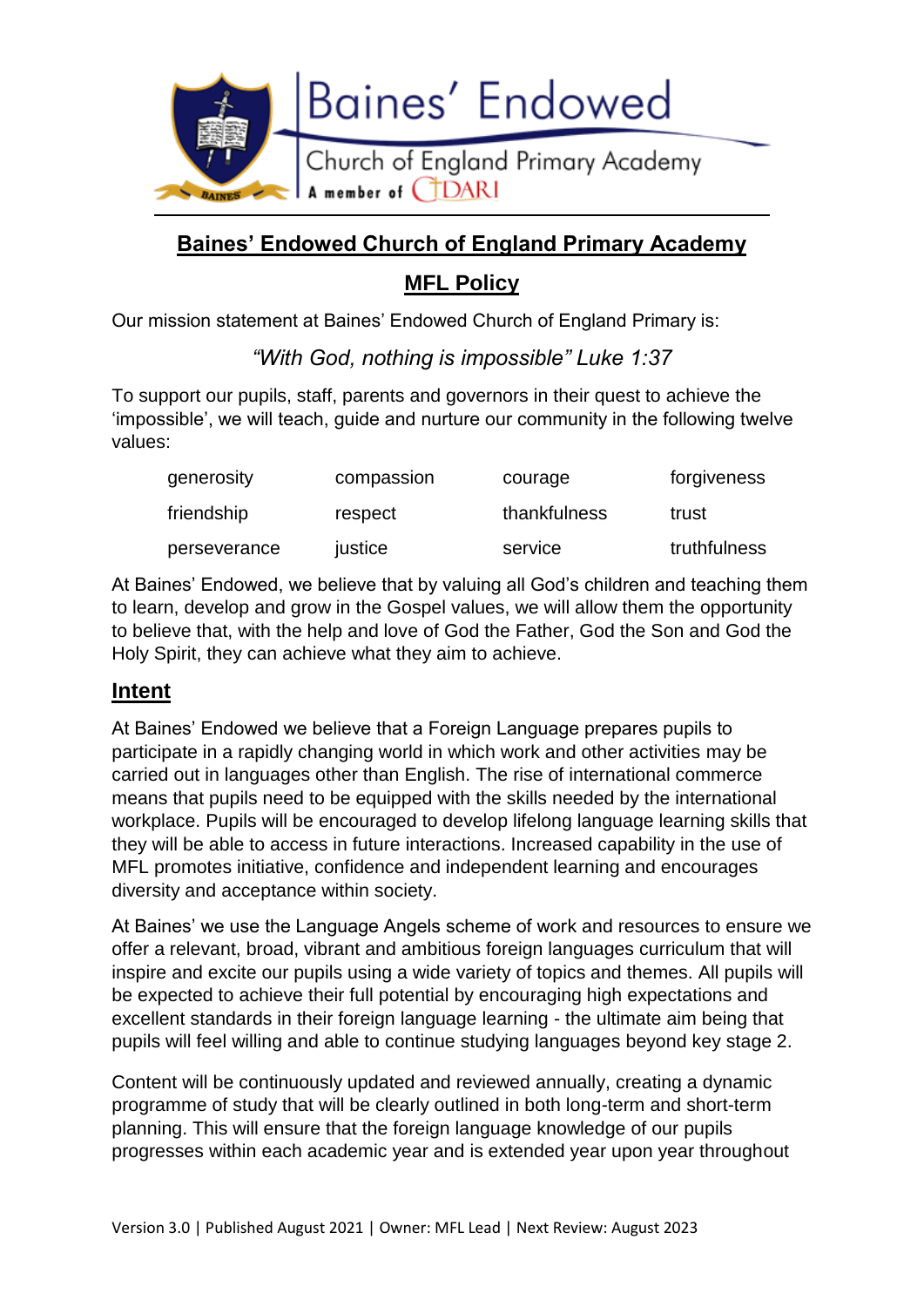the primary phase and, in so doing, will always be relevant and in line with meeting or exceeding national DfE requirements.

The four key language learning skills; **listening**, **speaking**, **reading** and **writing** will be taught and all necessary **grammar** will be covered in an age-appropriate way across the primary phase. This will enable pupils to use and apply their learning in a variety of contexts, laying down solid foundations for future language learning and also helping the children improve overall attainment in other subject areas. In addition, the children will be taught how to look up and research language they are unsure of and they will have a bank of reference materials to help them with their spoken and written tasks going forward. This bank of reference materials will develop into a reference library to help pupils recall and build on previous knowledge throughout their primary school language learning journey.

All pupils will develop a genuine interest and positive curiosity about foreign languages, finding them enjoyable and stimulating. Learning a second language will also offer pupils the opportunity to explore relationships between language and identity, develop a deeper understanding of other cultures and the world around them with a better awareness of self, others and cultural differences. The intention is that they will be working towards becoming life-long language learners.

Language teaching at Baines' will aim to provide opportunities for the children to:

- Be introduced to another language in a way that is enjoyable and fun
- Make young children aware that language has a structure, and that the structure differs from one language to another
- Help children develop their awareness of cultural differences in other countries
- Develop their speaking and listening skills
- Lay the foundations for future study

## **Implementation**

The teaching of MFL (French) occurs as a regular (weekly) lesson during Key Stage 2. The lessons are 30 minutes long and are taught by a qualified teacher. Lessons are delivered using the Language Angels scheme of work as a backbone for introducing the children to new vocabulary. Continuity and progression has been planned for within this scheme of work. Pupils are introduced to new vocabulary and learn to apply it through basic conversation. Repetition in a variety of ways supports them to retain the vocabulary.

The key elements of modern foreign languages learning at Baines' Endowed are:

- it is inclusive
- it is taught as a coherent programme from Year 3 to Year 6
- it is part of a broader curriculum involving language and culture
- it is expected that pupils reach recognised levels of achievement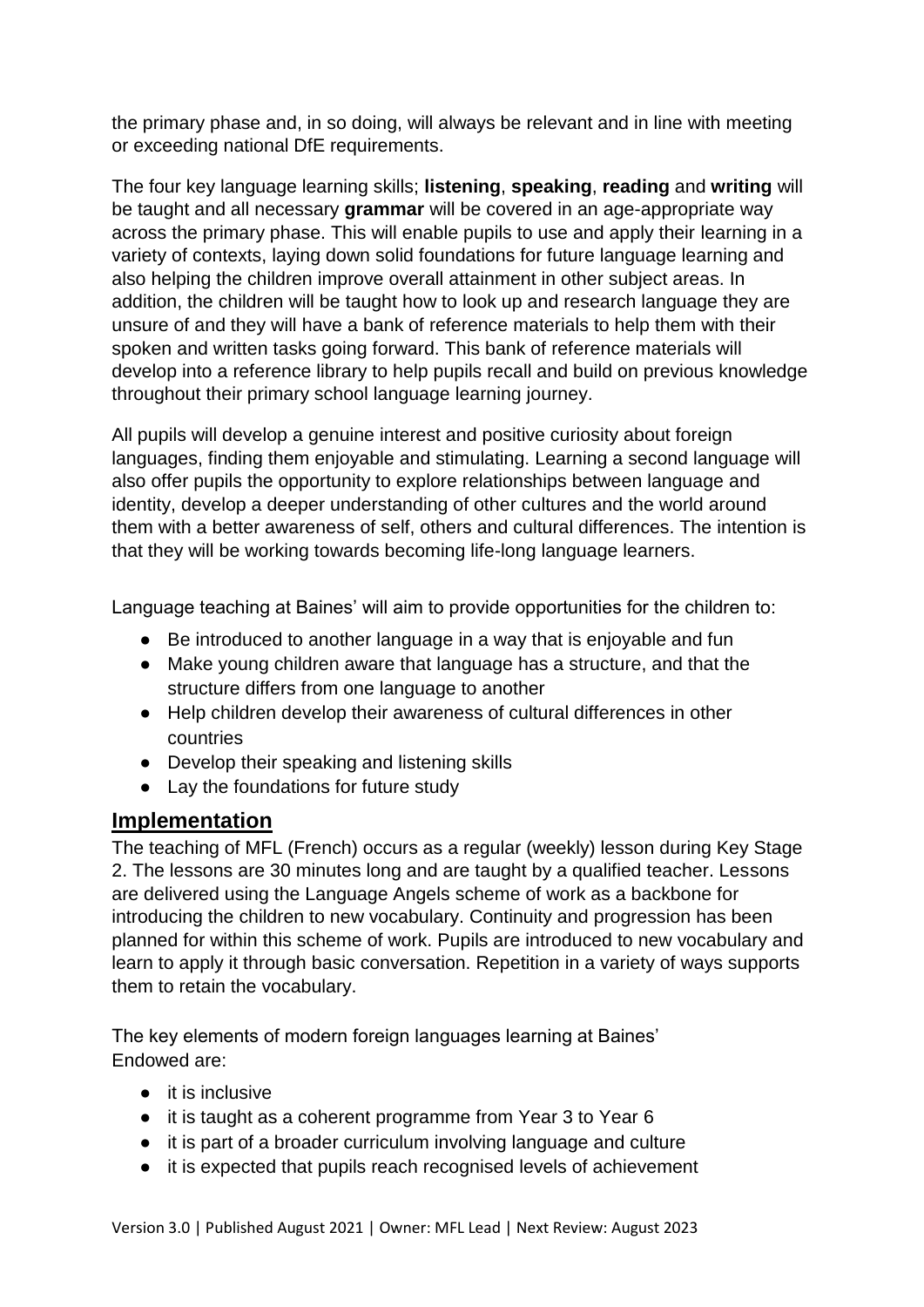**Cross-curricular links** - opportunities for the reinforcement of knowledge, skills and understanding developed in other curriculum areas can be exploited through;

- Literacy speaking and listening skills, knowledge and understanding of grammatical structures and sentence construction.
- Maths counting, calculations, money, the time and the date.
- Music learning traditional and modern European songs.
- PSHE international or multicultural work, for example celebration of festivals.
- Geography, history of the world and aspects of art and science studying the work of famous painters, architects and scientists.
- PE children learning traditional French dancing.

We will teach French to all children, whatever their ability. French will form part of the school curriculum and will aim to provide a broad and balanced education to all children. Through our French teaching, we will provide learning opportunities that enable all pupils to make progress. We will do this by setting suitable learning challenges and responding to children's different needs.

Language Angels resources are categorised by **'Teaching Type'** to ensure the appropriate level of challenge and stretch.

**Early Language** units are entry level units and are most appropriate for KS1 and Year 3 pupils or pupils with little or no previous foreign language learning.

**Intermediate** units increase the level of challenge by increasing the amount and complexity (including foreign language grammar concepts) of the foreign language presented to pupils. Intermediate units are suitable for Year 4-5 pupils or pupils with embedded basic knowledge of the foreign language.

**Progressive** and **Creative Curriculum** units are the most challenging units and are suitable for Year 6 pupils or pupils with a good understanding of the basics of the language they are learning.

Grouping units into these **Teaching Type** categories ensures that the language taught is appropriate to the level of the class and introduced when the children are ready. Children will be taught how to listen and read longer pieces of text gradually in the foreign language and they will have ample opportunities to speak, listen to, read and write the language being taught with and without scaffolds, frames and varying levels of support.

Units, where possible and appropriate, will be linked to class topics and cross curricular themes. Children will build on previous knowledge gradually as their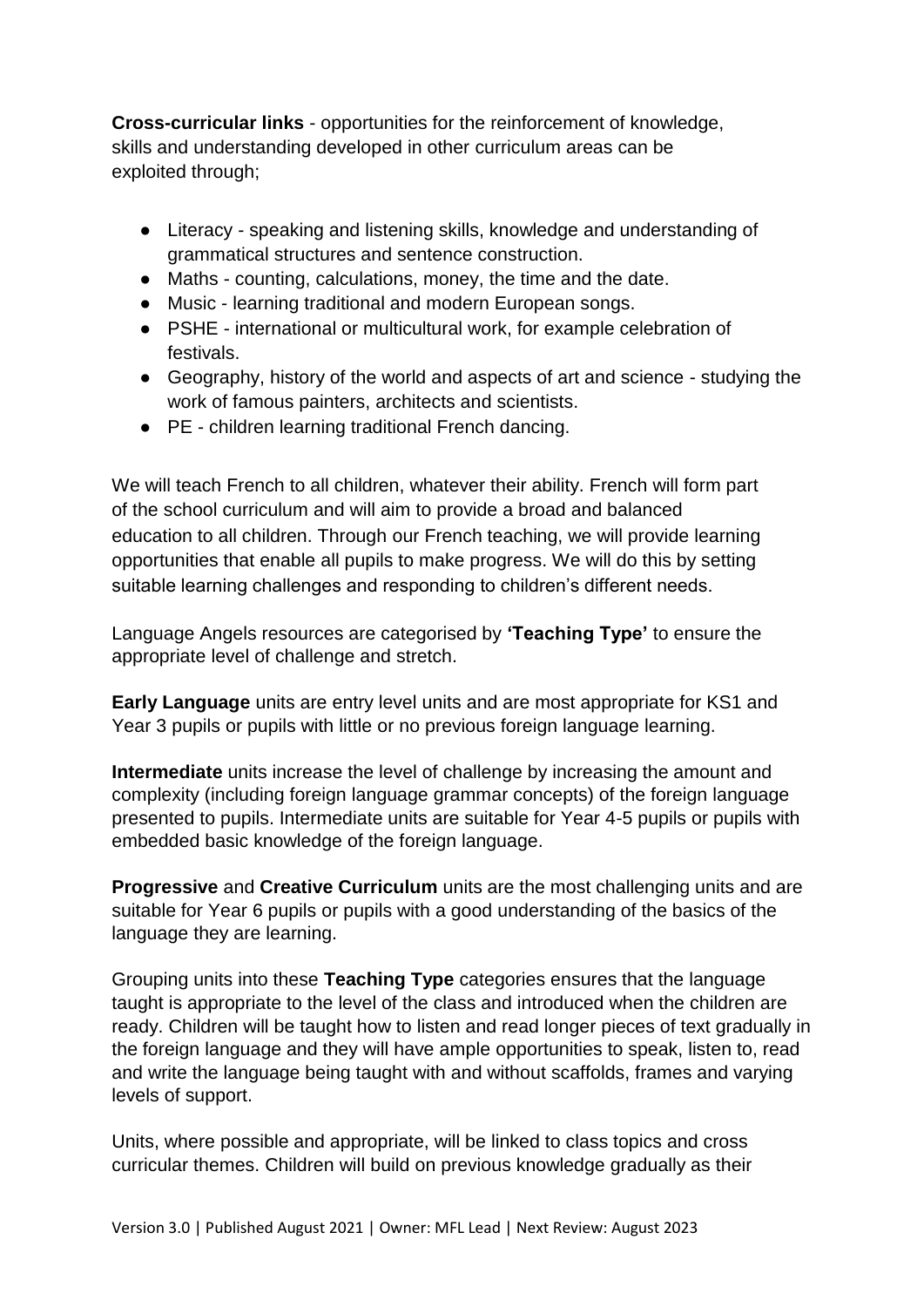foreign language lessons continue to recycle, revise and consolidate previously learnt language whilst building on all four language skills: **listening**, **speaking**, **reading** and **writing.** Knowledge and awareness of required and appropriate grammar concepts will be taught throughout all units at all levels of challenge. A **Progression Map** and **Grammar Grid** ensures all children are progressing their foreign language learning skills and are taught the appropriate grammar at the right time in their foreign language learning journey. Grammar rules and patterns will be taught by level of challenge:

- Starting with **nouns** and **articles** and **1st person singular of high frequency verbs** in **Early Learning** units.
- Moving on to the use of the **possessive**, the **concept of adjectives**, use of the **negative form**, **conjunctions/connectives** and introduce the **concept of whole regular verb conjugation** in **Intermediate** units.
- Ending with **opinions** and introducing the **concept of whole high frequency irregular verb conjugation** in **Progressive** units.

Grammar is integrated and taught discreetly throughout all appropriate units. Teachers can also use the specific **Grammar Explained** units to ensure pupils are exposed to all of the appropriate grammar so they are able to create their own accurate and personalised responses to complex authentic foreign language questions by the end of the primary phase.

The **Progression Map** shows precisely how pupil foreign language learning across the key skills of **speaking**, **listening**, **reading**, **writing** and **grammar** progresses **within** each Language Angels 'Teaching Type' and also how the level of learning and progression of each pupil is increased as pupils move **across** each subsequently more challenging Language Angels 'Teaching Type'. **It is a visual demonstration of the progression that takes place WITHIN a 'Teaching Type' and also ACROSS each 'Teaching Type'.**

A long term (annual) **unit planner** is in place to ensure substantial progress and learning is achieved. Each unit is divided into 6 fully planned lessons.

- Each unit and lesson will have clearly defined objectives and aims.
- Each lesson will incorporate interactive whiteboard materials to include ample **speaking** and **listening** tasks within a lesson.
- Lessons will incorporate **challenge sections** and desk-based activities that will incorporate stretch and differentiation.
- **Reading** and **writing** activities will be offered in all units. Some extended reading and writing activities are provided so that native speakers can also be catered for.